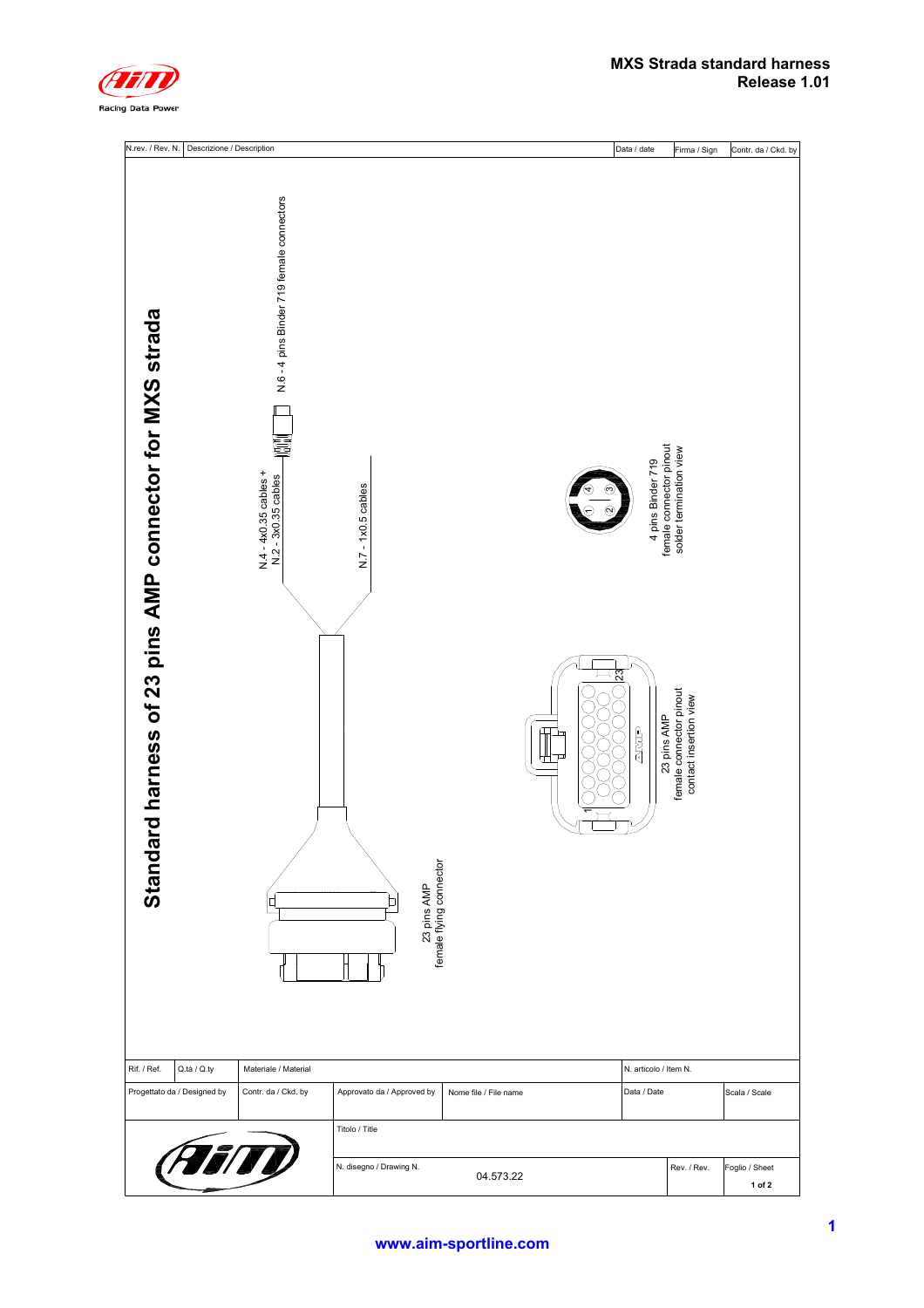| ' Rev<br>N.rev.<br>N<br>. | ' Description<br><b>Descrizione</b> | IData,<br>' date | ╺<br>IFirma<br>Sian |
|---------------------------|-------------------------------------|------------------|---------------------|
|---------------------------|-------------------------------------|------------------|---------------------|

Firma / Sign Contr. da / Ckd. by

|                                                     |                                      |                                            |                          |        | Table of cables ending with 4 pins Binder 719 female connector |           |
|-----------------------------------------------------|--------------------------------------|--------------------------------------------|--------------------------|--------|----------------------------------------------------------------|-----------|
| <b>AMP</b> connector<br>pin                         | Cable<br>colour                      | <b>Binder</b><br>connector pin             | Cable type               | Length | Channel                                                        | Label     |
| 1<br>$\overline{2}$<br>3<br>4                       | White<br><b>Black</b><br>Red<br>Blue | 1<br>$\overline{2}$<br>3<br>$\overline{4}$ | 4x0.35mm <sup>2</sup>    | 340mm  | Analog Input 1<br>Analog GND<br>+Vb out<br>+Vreference         | Channel 1 |
| 5<br>$\overline{\mathbf{c}}$<br>3<br>$\overline{4}$ | White<br><b>Black</b><br>Red<br>Blue | 1<br>$\overline{c}$<br>3<br>4              | 4x0.35mm <sup>2</sup>    | 340mm  | Analog input 2<br>Analog GND<br>+Vb out<br>+Vreference         | Channel 2 |
| 6<br>$\overline{7}$<br>8<br>9                       | White<br><b>Black</b><br>Red<br>Blue | $\mathbf{1}$<br>$\overline{2}$<br>3<br>4   | 4x0.35mm <sup>2</sup>    | 360mm  | Analog input 3<br>Analog GND<br>+Vb out<br>+Vreference         | Channel 3 |
| 10<br>$\overline{7}$<br>8<br>9                      | White<br><b>Black</b><br>Red<br>Blue | 1<br>$\overline{2}$<br>3<br>4              | $4x0.35$ mm <sup>2</sup> | 360mm  | Analog input 4<br>Analog GND<br>+Vb out<br>+Vreference         | Channel 4 |
| 13<br>14<br>15                                      | White<br><b>Black</b><br>Blue<br>nc  | 1<br>$\overline{2}$<br>3<br>$\overline{4}$ | 3x0.35 mm <sup>2</sup>   | 320mm  | Speed 1<br><b>GND</b><br>+Vb out<br>nc                         | Speed 1   |
| 22<br>23<br>21                                      | nc<br><b>Black</b><br>Blue<br>White  | $\mathbf{1}$<br>$\overline{2}$<br>3<br>4   | $3x0.35$ mm <sup>2</sup> | 320 mm | nc<br><b>GND</b><br>+Vb out<br>Lap input                       | Lap       |

| Table of not ended cables   |                        |                                                                               |        |                                             |  |  |  |  |  |
|-----------------------------|------------------------|-------------------------------------------------------------------------------|--------|---------------------------------------------|--|--|--|--|--|
| <b>AMP</b> connector<br>pin | Cable<br>colour        | Cable type                                                                    | Length | Label                                       |  |  |  |  |  |
| 11<br>12                    | Blue<br>White          | $1x0.5$ mm <sup>2</sup><br>$1x0.5$ mm <sup>2</sup>                            | 550 mm | RS232TX<br>RS232RX                          |  |  |  |  |  |
| 16<br>17                    | White<br>Black         | $1x0.5$ mm <sup>2</sup><br>$1x0.5$ mm <sup>2</sup>                            | 550 mm | Digital Output<br><b>GND</b>                |  |  |  |  |  |
| 18<br>19<br>20              | White<br>Blue<br>Black | $1x0.5$ mm <sup>2</sup><br>$1x0.5$ mm <sup>2</sup><br>$1x0.5$ mm <sup>2</sup> | 550 mm | $CAN2+$<br>CAN <sub>2</sub> -<br><b>GND</b> |  |  |  |  |  |

| Rif. / Ref. | Q.tà / Q.ty                 | Materiale / Material |                            |                       |             |             | N. articolo / Item N.    |  |  |
|-------------|-----------------------------|----------------------|----------------------------|-----------------------|-------------|-------------|--------------------------|--|--|
|             | Progettato da / Designed by | Contr. da / Ckd. by  | Approvato da / Approved by | Nome file / File name | Data / Date |             | Scala / Scale            |  |  |
|             |                             | Titolo / Title       |                            |                       |             |             |                          |  |  |
| (FEITY)     |                             |                      | N. disegno / Drawing N.    | 04.573.22             |             | Rev. / Rev. | Foglio / Sheet<br>2 of 2 |  |  |
|             |                             |                      |                            |                       |             |             |                          |  |  |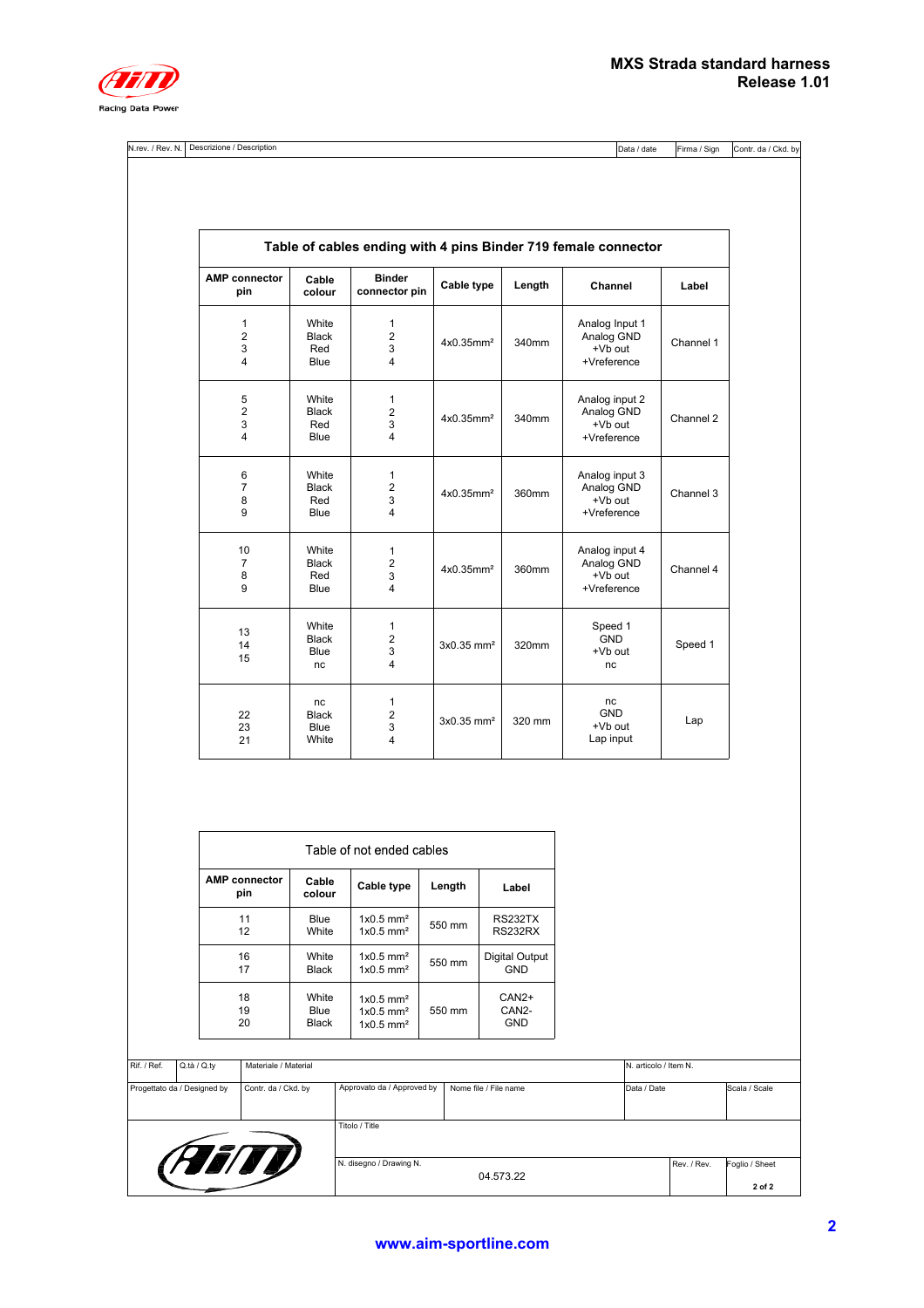

| N.rev. / Rev. N.<br>Descrizione / Description            |                                                                                                                                                           |                                                              |                       |        | Data / date           | Firma / Sign                                                                                                                                                                     | Contr. da / Ckd. by                                |
|----------------------------------------------------------|-----------------------------------------------------------------------------------------------------------------------------------------------------------|--------------------------------------------------------------|-----------------------|--------|-----------------------|----------------------------------------------------------------------------------------------------------------------------------------------------------------------------------|----------------------------------------------------|
| Standard Harness of 14 pins AMP connector for MXS strada | N.1 - 5 pins Binder 712 female connector<br>N.1-4 pins Binder 719 female connector<br>큷<br>$N.1 - 2x0.35 + 1x0.35$<br>N.1 - 5x0.25 cable<br>Twisted cable | N.5 - 1x0.5 cables<br>14 pins AMP<br>female flying connector |                       | ₩<br>ᄆ | 14                    | female connector pinout<br>5 pins Binder 719<br>female connector pinout<br>4 pins Binder 719<br>female connector pinout<br>contact insertion view<br>14 pins AMP<br><b>EINIA</b> | Solder termination view<br>Solder termination view |
| Rif. / Ref.<br>Q.tà / Q.ty                               | Materiale / Material                                                                                                                                      |                                                              |                       |        | N. articolo / Item N. |                                                                                                                                                                                  |                                                    |
|                                                          |                                                                                                                                                           |                                                              |                       |        |                       |                                                                                                                                                                                  |                                                    |
| Progettato da / Designed by                              | Contr. da / Ckd. by                                                                                                                                       | Approvato da / Approved by<br>Titolo / Title                 | Nome file / File name |        | Data / Date           |                                                                                                                                                                                  | Scala / Scale                                      |
|                                                          |                                                                                                                                                           |                                                              |                       |        |                       |                                                                                                                                                                                  |                                                    |
|                                                          | <i>i i n</i>                                                                                                                                              | N. disegno / Drawing N.                                      | 04.573.21             |        |                       | Rev. / Rev.<br>$\mathbf{1}$                                                                                                                                                      | Foglio / Sheet<br>1 of 2                           |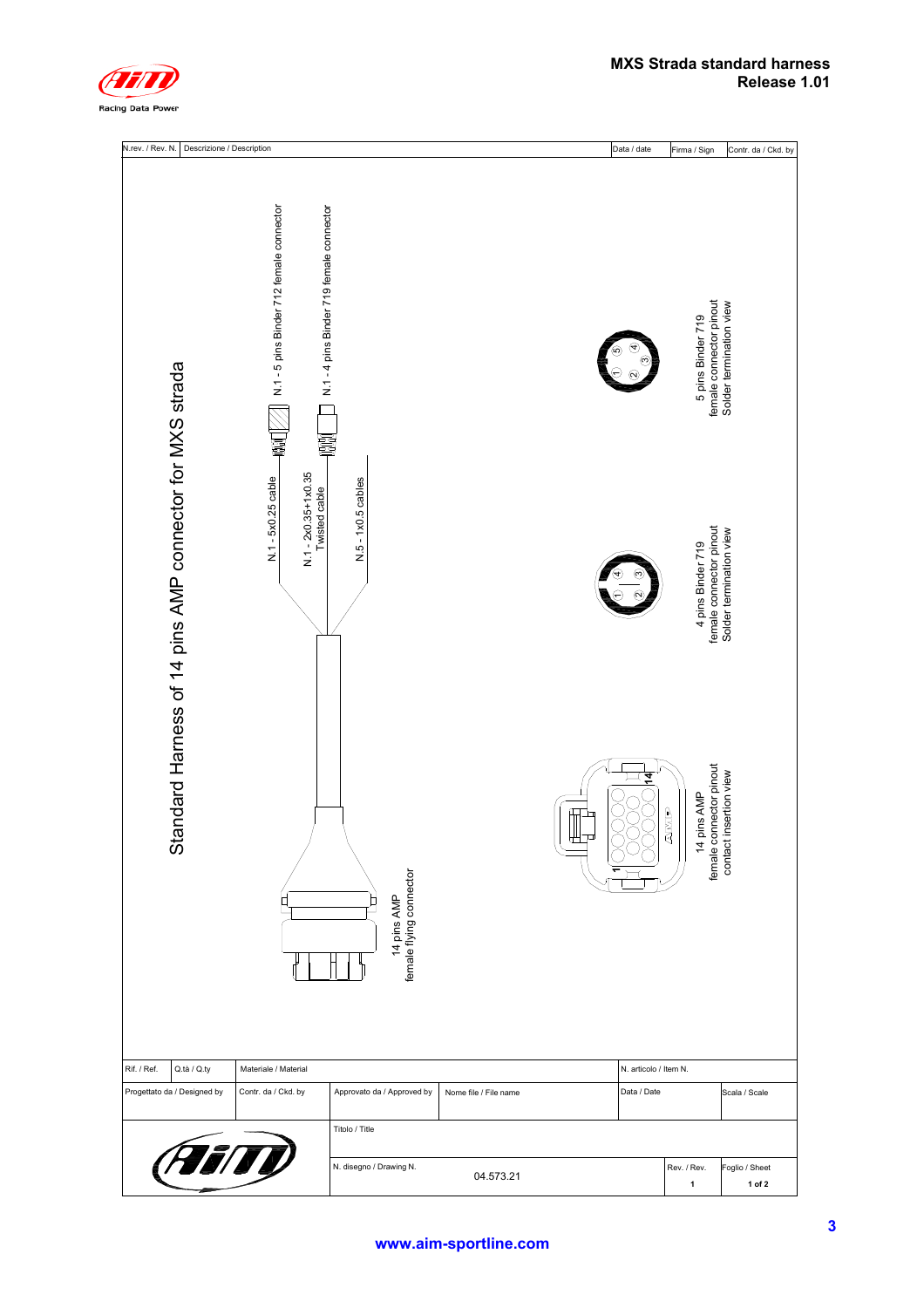

| N.rev. / Rev. N. | / Description<br>Descrizione, | IData / date | Firma / Sign | Contr.<br>Ckd.<br>.bv<br>. da |
|------------------|-------------------------------|--------------|--------------|-------------------------------|
|                  |                               |              |              |                               |

| Table of cables ending with 4 pins Binder 719 female connector |                                |                                |                          |        |                                                        |            |  |  |
|----------------------------------------------------------------|--------------------------------|--------------------------------|--------------------------|--------|--------------------------------------------------------|------------|--|--|
| <b>AMP</b> connector<br>pin                                    | Cable<br>colour                | <b>Binder</b><br>connector pin | Cable type               | Length | Channel                                                | Label      |  |  |
| 11<br>13<br>12                                                 | White*<br>Black<br>Blue*<br>nc | 2<br>3<br>4                    | Twisted<br>2x0.35+1x0.35 | 1100mm | $USB$ D+<br><b>GND USB</b><br>USB <sub>D</sub> -<br>nc | <b>USB</b> |  |  |

**\* twisted cables**

| Table of cables ending with 5 pins Binder 712 female connector |                                         |                                |                          |        |                                                          |       |  |  |  |  |
|----------------------------------------------------------------|-----------------------------------------|--------------------------------|--------------------------|--------|----------------------------------------------------------|-------|--|--|--|--|
| <b>AMP</b> connector<br>pin                                    | Cable<br>colour                         | <b>Binder</b><br>connector pin | Cable type               | Length | Channel                                                  | Label |  |  |  |  |
| 3<br>4<br>5<br>6<br>7                                          | White<br>Black<br>Red<br>Blue<br>orange | 2<br>3<br>4<br>5               | $5x0.25$ mm <sup>2</sup> | 350mm  | CAN+ Exp<br>GND<br>+Vb out CAN<br>CAN-Exp<br>Vb Ext. CAN | Exp.  |  |  |  |  |

| Table of not ended cable    |                 |                                                    |        |                                        |  |  |  |  |  |
|-----------------------------|-----------------|----------------------------------------------------|--------|----------------------------------------|--|--|--|--|--|
| <b>AMP</b> connector<br>pin | Cable<br>colour | Cable type                                         | Length | Label                                  |  |  |  |  |  |
| 2                           | Black<br>Red    | $1x0.5$ mm <sup>2</sup><br>$1x0.5$ mm <sup>2</sup> | 550 mm | <b>GND Battery</b><br>9-15 Power input |  |  |  |  |  |
| 8<br>9                      | White<br>Blue   | $1x0.5$ mm <sup>2</sup><br>$1x0.5$ mm <sup>2</sup> | 550 mm | CAN 1+ ECU<br>CAN 1- ECU               |  |  |  |  |  |
| 14                          | White           | $1x0.5$ mm <sup>2</sup>                            | 550 mm | <b>RPM</b>                             |  |  |  |  |  |

| Rif. / Ref. | Q.tà / Q.ty                 | Materiale / Material    |                            |                       |             |                          | N. articolo / Item N. |  |  |
|-------------|-----------------------------|-------------------------|----------------------------|-----------------------|-------------|--------------------------|-----------------------|--|--|
|             | Progettato da / Designed by | Contr. da / Ckd. by     | Approvato da / Approved by | Nome file / File name | Data / Date |                          | Scala / Scale         |  |  |
|             |                             |                         | Titolo / Title             |                       |             |                          |                       |  |  |
| (FEITY)     |                             | N. disegno / Drawing N. | 04.573.21                  |                       | Rev. / Rev. | Foglio / Sheet<br>2 of 2 |                       |  |  |